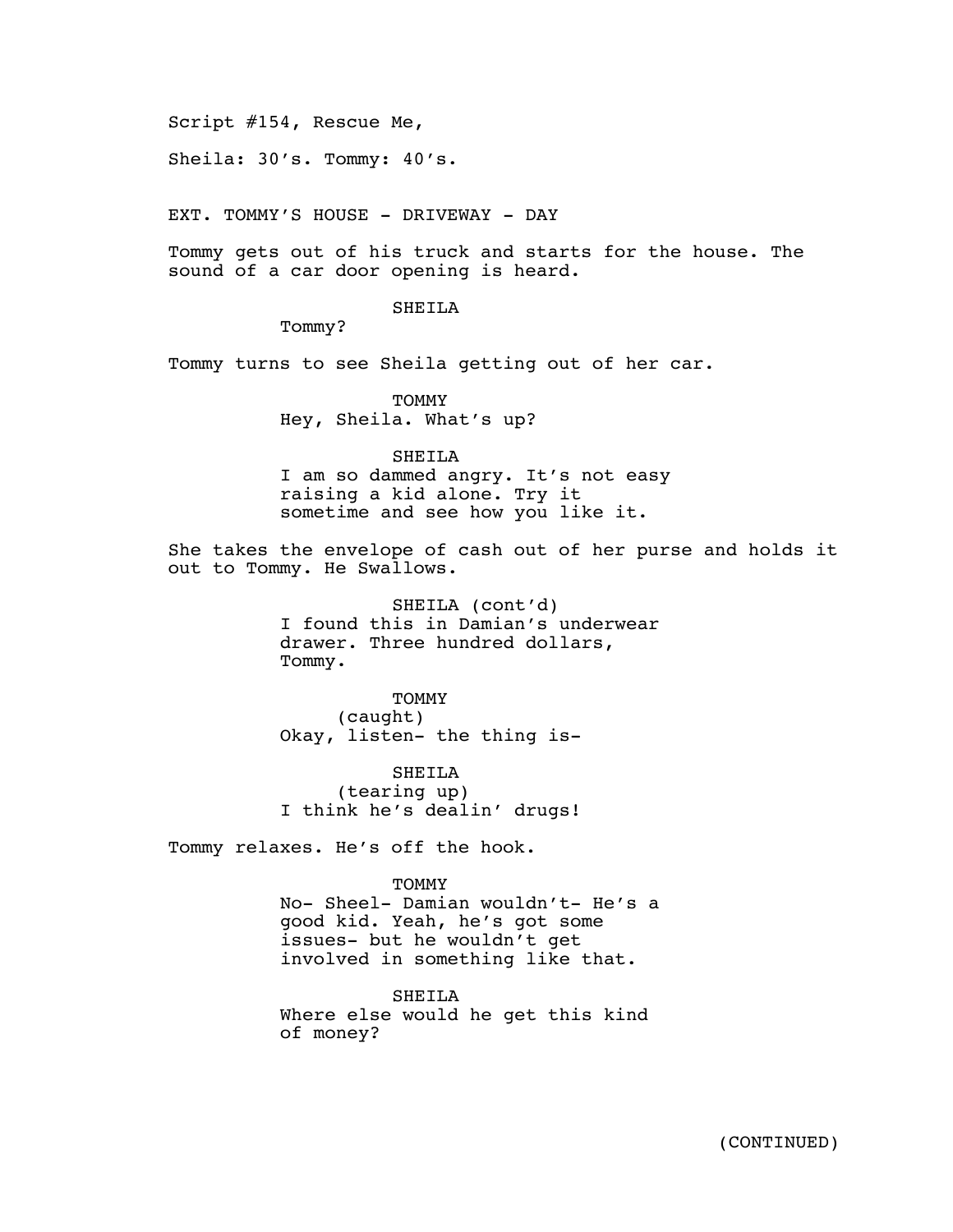#### **TOMMY**

(a beat) Probably drugs.

SHEILA I'm gonna go home and beat his ass black and blue.

**TOMMY** 

No! I'll talk to him. Let me take care of it.

SHEILA God, I wish Jimmy was here. You'll talk to him?

**TOMMY** 

Jimmy?

### SHEILA

Damian.

**TOMMY** Yeah- first thing tomorrow. Don't worry- I'll get to the bottom of it.

### SHEILA

Is it just me, or does it feel like the whole world's falling to pieces?

**TOMMY** 

# (wearily)

Yeah. I know what you're saying. Nothing's the same as it used to be.

SHEILA

How do you mean?

### **TOMMY**

I don't know. Me and Janet used to be together-that's gone. Used to have a great time skating - Ryan's making that a pain in the balls. Feels like everything good's being taken away - (a tiny break) And I just keep sliding- down. And I can't stop.

AGR LA